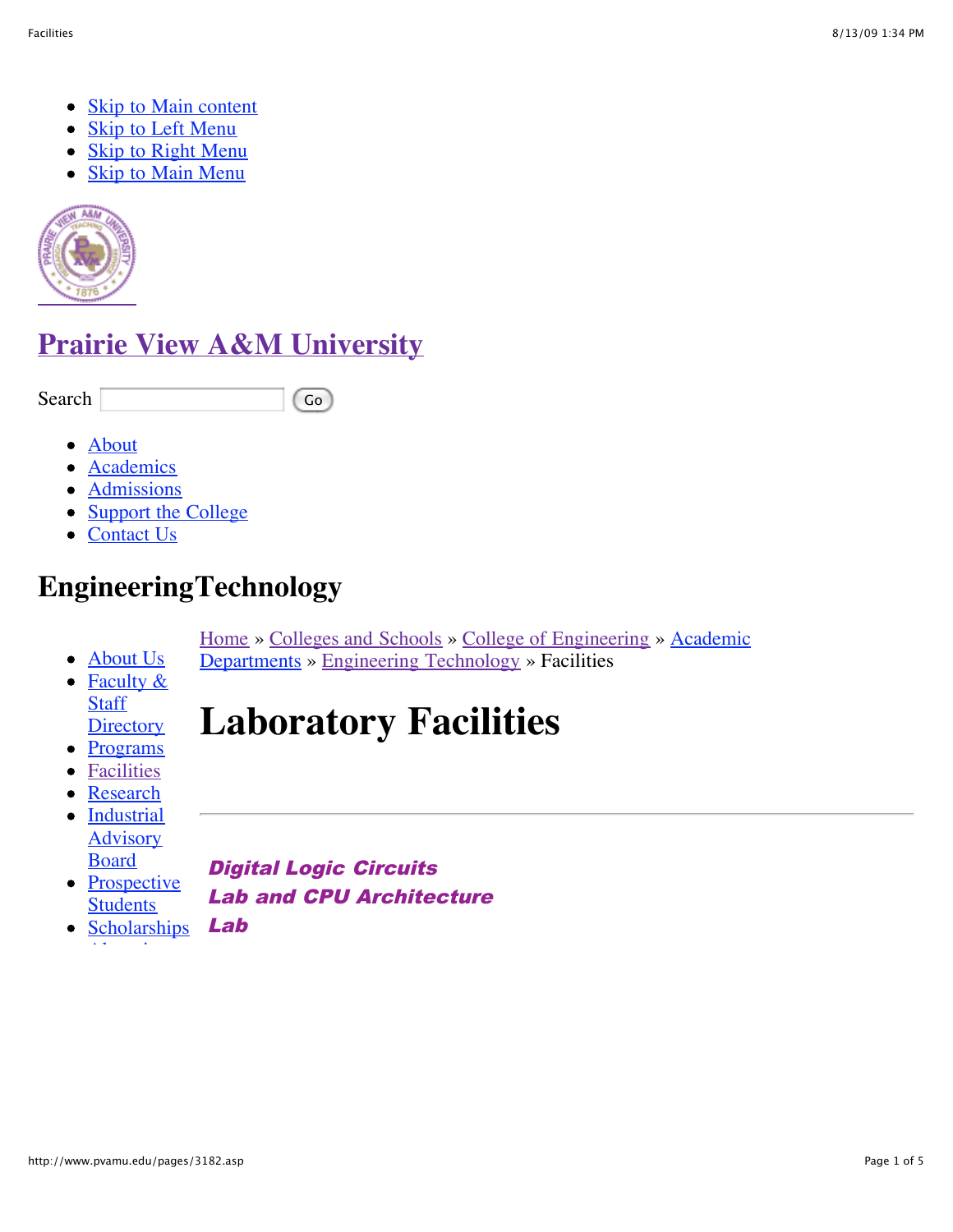- [Alumni](http://www.pvamu.edu/pages/3178.asp)
- Student [Organizations](http://www.pvamu.edu/pages/3195.asp) provides students a hands-on The digital logic circuits laboratory

logic devices.

• [Contact Us](http://www.pvamu.edu/pages/3179.asp) ABET [Accreditation](http://www.pvamu.edu/pages/5732.asp) It teaches the fundamental steps on opportunity to practice their knowledge learned in digital logic circuits design. computer engineering technology. Typical experiments performed in this lab are: Boolean algebra, DeMorgan's Theorem, design combinational and sequential logic using logic gates and flip flops, and trouble shooting with

> Besides various equipments such as logic gates, training board, we also use various software, such as MultiSim to simulate the circuit design.



#### Software Engineering Lab

The Software Engineering lab is equipped with 25 modern Personal Computers and 5 LED displays. Two major laboratory courses taught in this lab are i) *Assembly Language Programming*, and ii) *Software Applications of Microprocessors*. Besides, students who take Java programming course to supplement their Technical Elective requirements use this lab facility as well.

In Assembly Language laboratory course, the first four lab exercises are dedicated to give the students a unique opportunity of virtual tour inside the Registers of CPU and inside details of Memory of computers before they embark to writing programs in assembly language. In Software Applications of Microprocessors laboratory course, the students practice writing utility programs in Assembly



Two Students are trying to send text messaging to one LED display Using Assembly Language Programming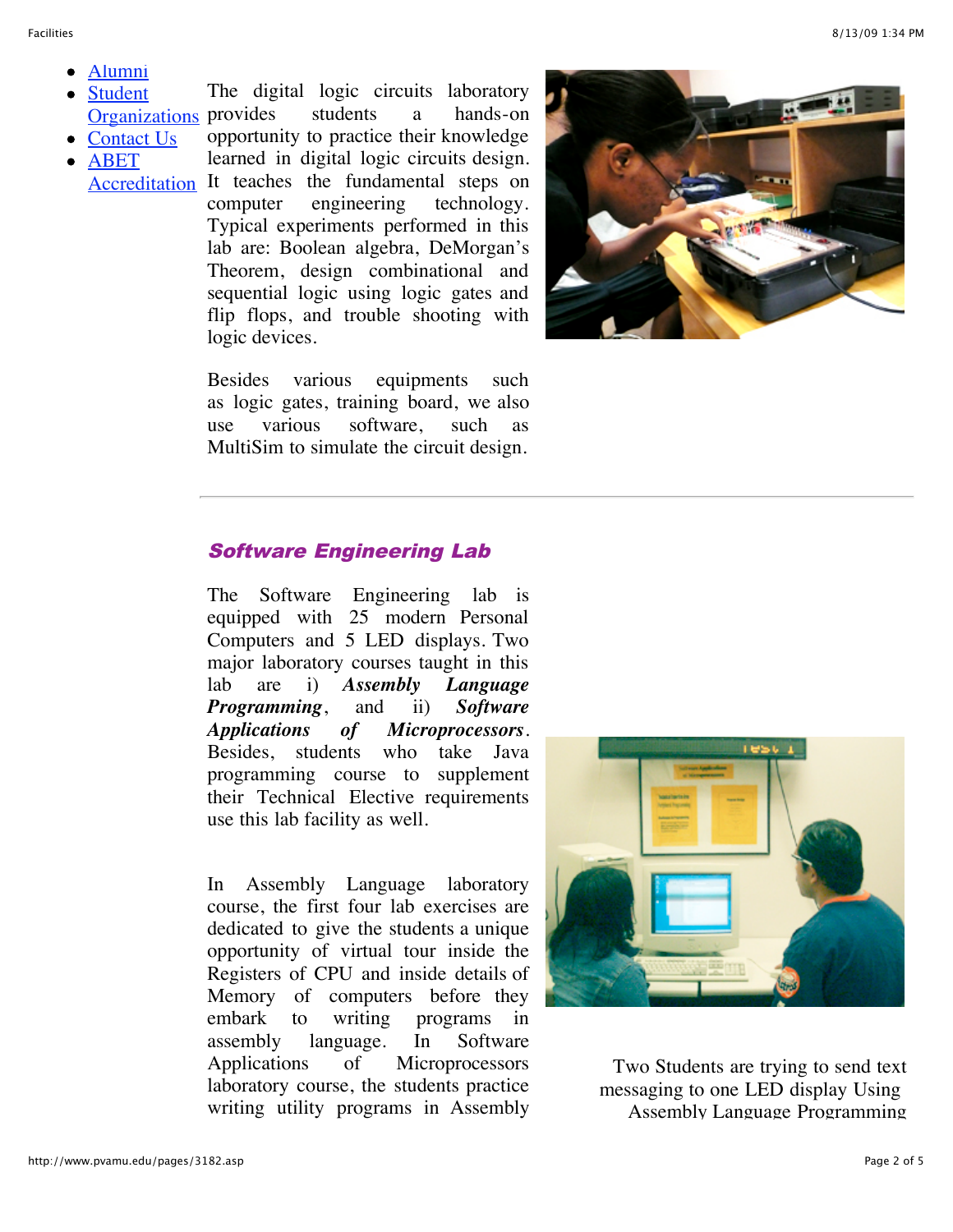Assembly Language Programming

Language and mixed language programming. The lab activities include writing assembly language and mixed language programs to interface external elements, like LCD displays. They also concentrate on writing programs to communicate among personal computers via COMPorts and graphics programming including animations.

#### Microprocessor Lab

The Microprocessor laboratory is located in Room 208 of S. R. Collins Engineering Technology Building. The lab is equipped with 12 desk top computers, 12 oscilloscopes, 12 function generators, and different kinds of microprocessor simulation boards. Two major laboratory courses taught in this lab are i) Micro Peripheral Hardware Lab, and ii) Single Chip Microprocessor Lab.



## Mixed Signals and DSP Solutions Lab

This new laboratory is equipped with test equipment and training boards for Mixed Signals and DSP solutions experiments. There are two laboratory courses in each area directly useful for both CPET and ELET majors. Mixed signals laboratories consist of measurements and testing of analog and mixed signal situations. The DSP solutions laboratories enable students to acquire skills to develop and program for DSP applications.

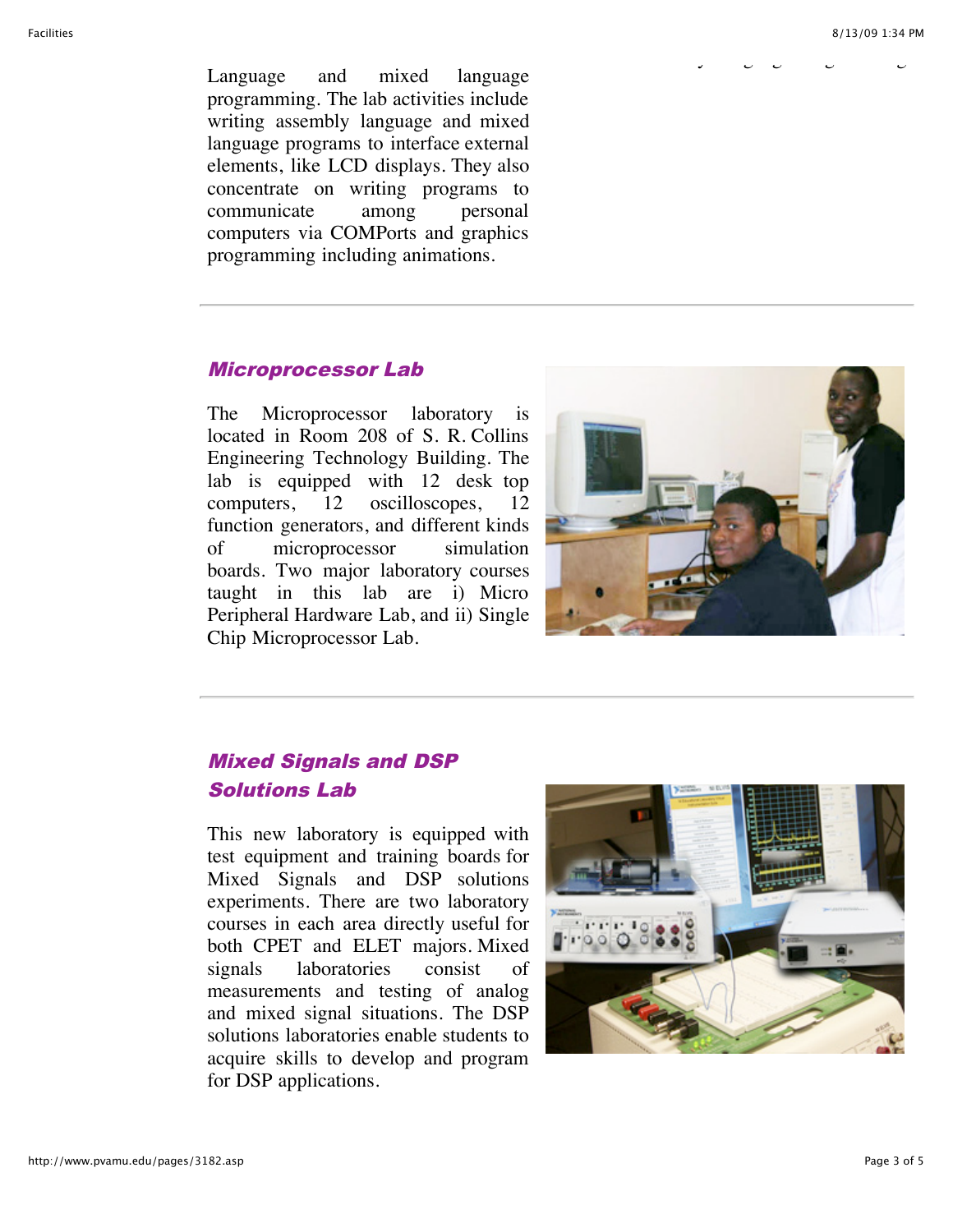## Circuits and Communication Lab

This laboratory is equipped with test equipment to conduct laboratory experiments in the area of DC circuits, AC circuits, Network Analysis, and Communication circuits. Students build various circuits on bread boards and carry out tests using latest electronic equipment. Students work in groups and are required to use computer programs to carry out simulations. Students achieve better understanding of these fundamental topics by comparing theory, experimental results and computer simulation results.



## Electronics and Instrumentation Lab

This laboratory is equipped with latest test equipment useful to test various electronic devices, sensors, amplifiers and instrumentation systems. Typically measurements are carried out by the accessing data by a computer connected setup for each station. This facility is also available for students to test their senior project.



### General Purpose Computing Lab

Twenty five computers of the latest model with software related to all courses taught in Engineering Technology programs are readily available in this laboratory for students to use any time. Students use this facility for homework preparations, project and simulation works and writing programs as needed by various courses.